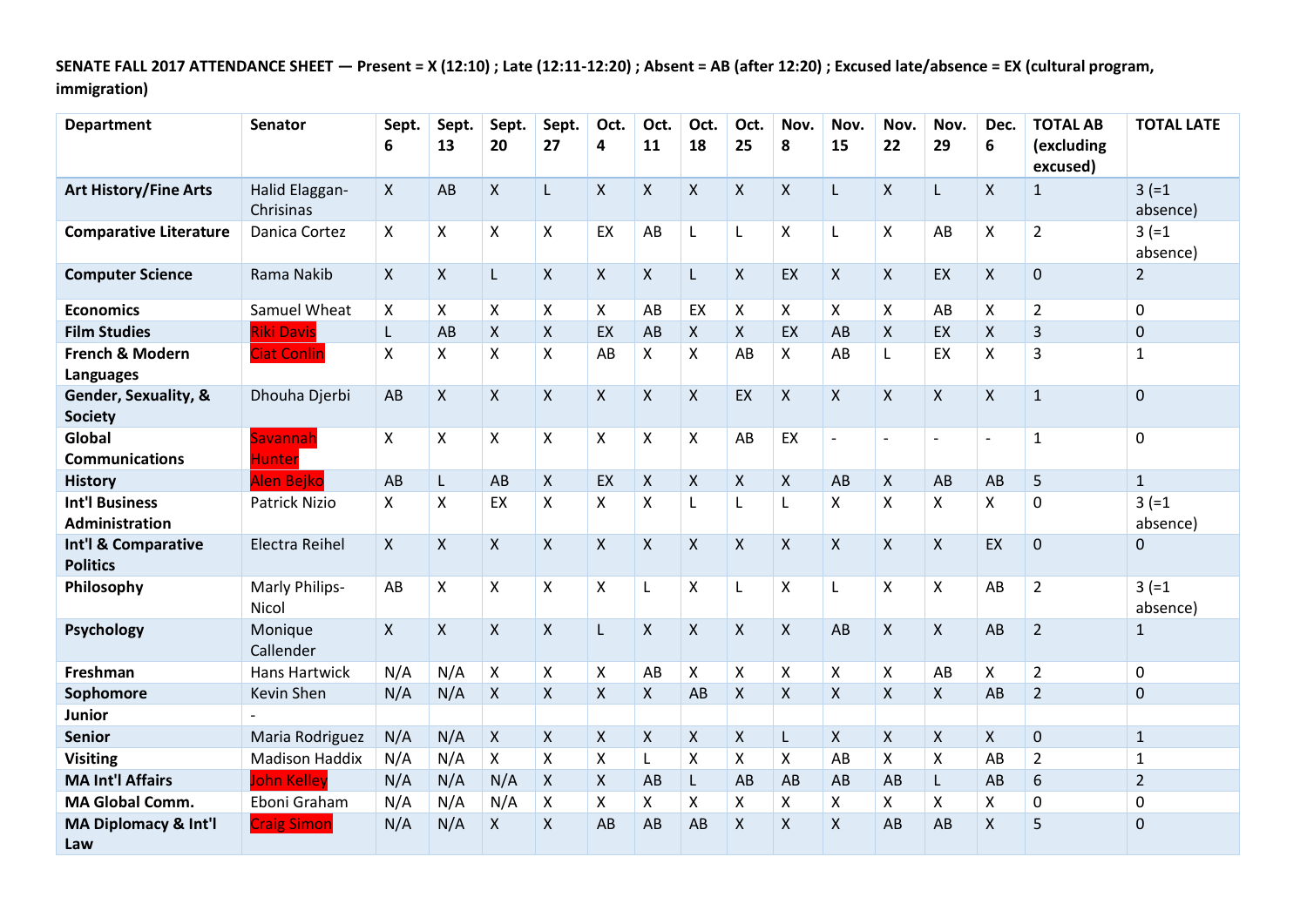| $-11 - 7$<br>MS Int<br>m≏nt<br>* м.<br>ша | N/A | N/A | ,, | . . |  |  |  |  |  |  |
|-------------------------------------------|-----|-----|----|-----|--|--|--|--|--|--|
|                                           |     |     |    |     |  |  |  |  |  |  |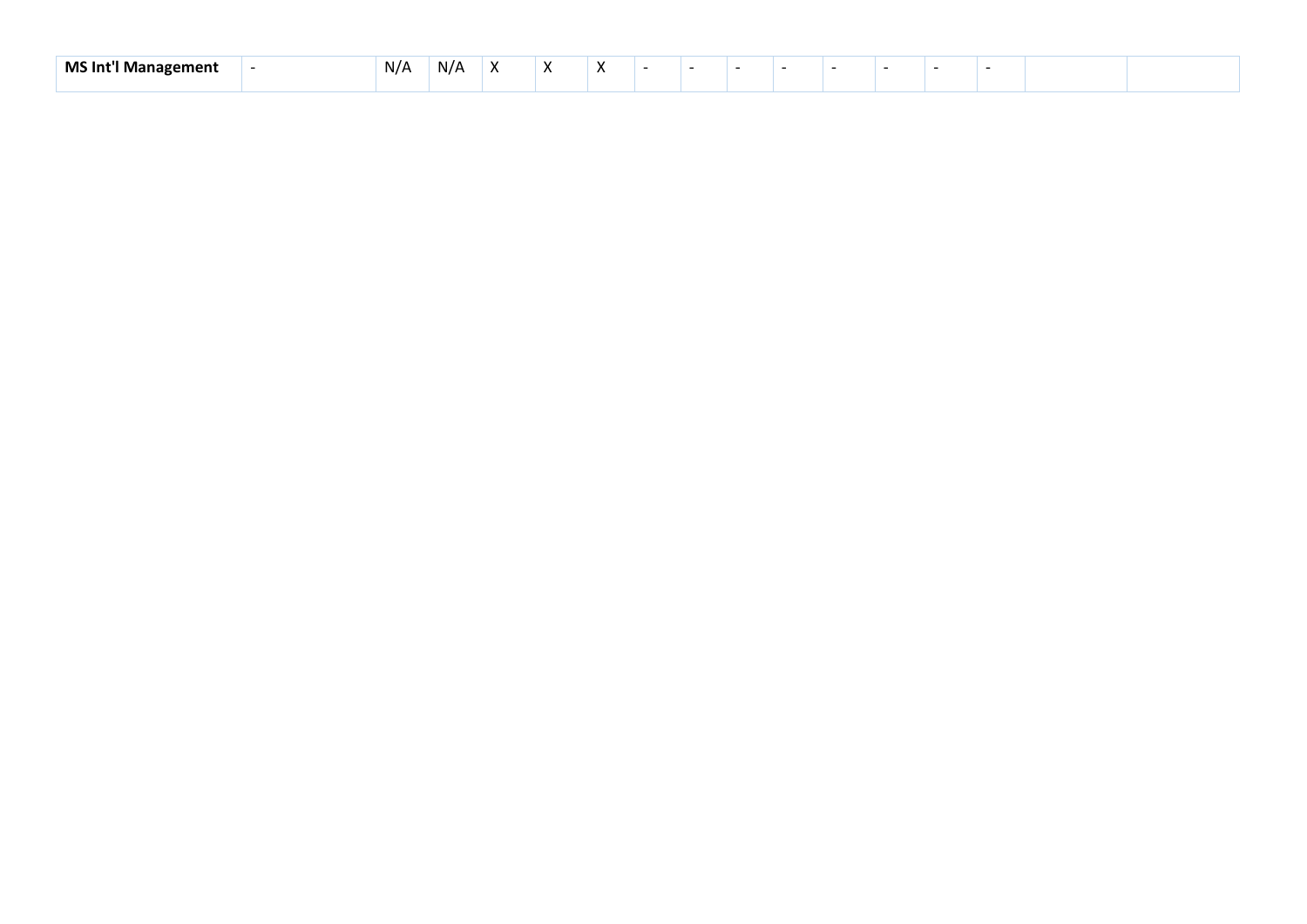## **SGA Senate Minutes for 6 December 2017**

### Taken by USC Communications Director Elizabeth Nguyen Son

#### **12:10 – Attendance, Quorum met 13/21, Senate begins**

#### **12:14 – Events Committee Presentation**

- Wild Game Night by Inspire Africa Tonight
- Art History & Fine Arts Department Holiday Party Thursday night
- An Evening with Al Roker Friday night RSVP only
- Holiday Bash + Trivia Night (right after Al Roker) Friday night

#### **12:17 – ACC Presentation and Budget Requests**

- Students Cinematheque: 'Paris is Burning' Screening
	- o Already happened
	- o Snacks & refreshments
	- o Motion to allocate **50 EUR**
	- o Motion passes, **budget approved**
- AUPpreciation Senate Luncheon
	- o Half of the food was sponsored by the SGA Executives
	- o Motion to allocate **186,83 EUR**
	- o Motion passed, **budget approved**
- Trivia Night Prizes
	- o Chocolates and a cushion
	- o Motion to allocate **72 EUR**
	- o Motion passed, **budget approved**
- Paris Atlantic
	- o Charlotte Managing Editor
	- o Sophie Art Director
	- o Motion to allocate **3,500 EUR**
	- o Motion passed, **budget approved**
- ASM: Plume, Play, Peacock, Grad Section Fashion, Scripts for Travel, Marketing and Events = 14,700 EUR
	- o Motion to allocate **14,700 EUR**
	- o Roll Call Vote:
		- Halid: No
		- Danica: Yes
		- Rama: No
		- Sam: Yes
		- Riki: Yes
		- Ciat: No
		- Dhouha: No
		- Patrick: Yes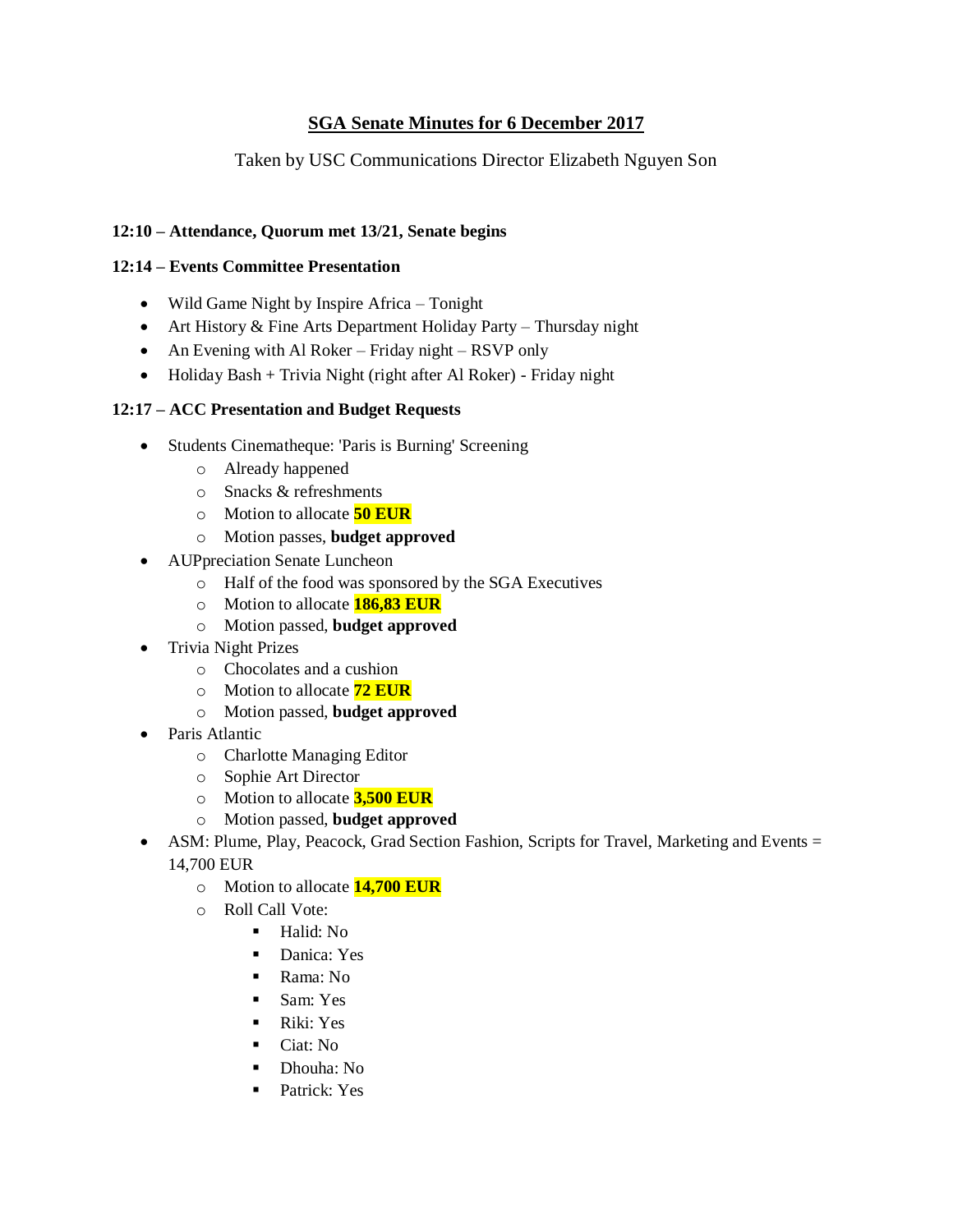- Hans: Yes
- Maria: Yes
- John: No
- Eboni: Yes
- Craig: Yes
- o Motion passed with 5 against and 8 for, **budget approved**

## **13:35 – Senate Adjourned for November/December Birthday Cake!**